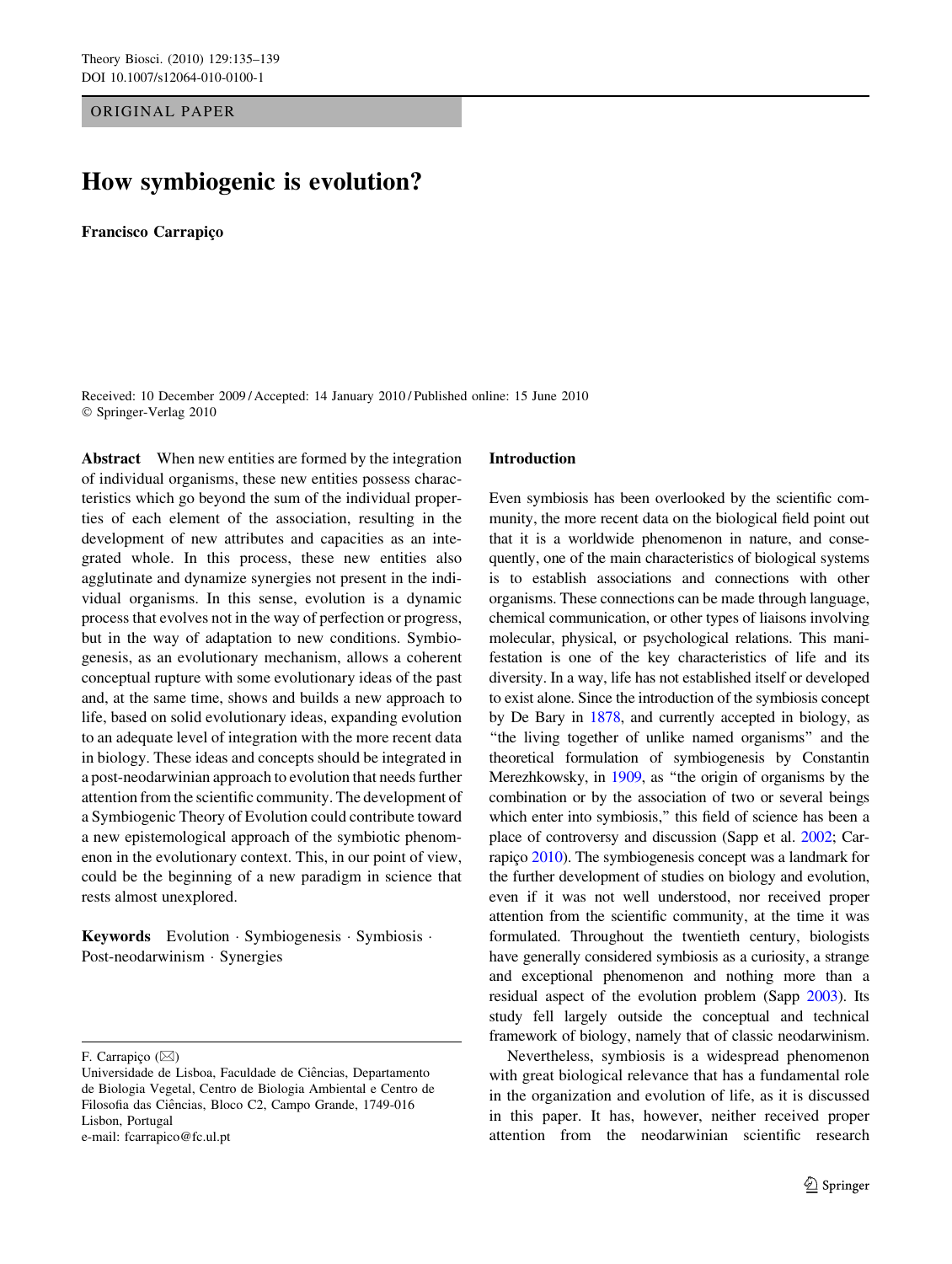community nor from the science education community. This reality demonstrates the need for conceptual changes in the traditional vision which has been transmitted on the organism's structure and function. The latter has had profound consequences for the biological, medical, and social domains, which have remained practically unchanged until now.

#### The importance of being symbiont

Most living forms have symbiotic relationships with microorganisms, and, in that sense, symbiosis seems to play a very important role in the origin, organization, and evolution of life. Symbionts and their role in the association are among the key actors in this interplay.

Historically, the symbiont was seen as a supporting actor, who had some kind of a secondary role in the play, where the host was the protagonist and the main character. However, bacteria and, more recently, viruses are seen as an important element of these symbiotic relationships and as a key factor in evolution (Margulis and Sagan [2002](#page-4-0); Villarreal [2005](#page-4-0); Roossinck [2008;](#page-4-0) Sapp [2009\)](#page-4-0). As an example, the Gram-negative bacteria of the genus Wolbachia form permanent intracellular symbioses with many invertebrates, namely insects and nematodes (Sapp [2003](#page-4-0)). This common prokaryote (Wolbachia) can manipulate the development of the host, and is inherited through maternal transmission and has the ability to prevail over chromosomal sex determination. It selectively kills males and induces parthenogenesis, which can convert genetic males in breeding females. It can also influence sperm competition and generate cytoplasmic incompatibility between strains and species, causing profound morphological and behavioral changes and making this hereditary symbiosis a mechanism for rapid speciation (Sapp [2003](#page-4-0), [2004](#page-4-0), [2009\)](#page-4-0).

The discovery, that part of the human genome and other mammals are of viral origin (Villarreal [2005](#page-4-0)), lead us to consider the importance of horizontal gene transfer in evolution and in consequence the shape of life on Earth. Since viruses can adapt rapidly to new environments, it allows for the host to adapt faster and efficiently to these new environmental conditions through the introduction of new genomic elements (Roossinck [2008\)](#page-4-0). Viruses are equally important in the development and evolution of plants, including flowering plants, and this was recently emphasized by Villarreal [\(2005](#page-4-0)) and Roossinck [\(2008](#page-4-0)). Also, virus–host symbiogenesis can result in virus speciation through the acquisition of new genes, from the host by the virus and also by symbiotic viruses when exchange of genomic elements can lead to the formation of new viral species (Roossinck [2008\)](#page-4-0), opening new ways to understand the dynamics of the tree of life.

Another good example of the importance of the symbionts in the host development can be found in the symbiotic relation between the marine gastropod Elysia chlorotica and the chloroplasts of the alga Vaucheria litorea. These chloroplasts are acquired by the algal food of the gastropod and stay functional for several months in the mollusk's digestive epithelium cells where they produce photosynthesized products that are used by the animal (Rumpho et al. [2008](#page-4-0)). The chloroplasts are dependent on proteins that are normally encoded by the nuclear genome of the alga. Its maintenance in the gastropod cells, however, results from a previous horizontal transfer of genes from the alga to the host, through a virus incorporated by the mollusk in its genome (Rumpho et al. [2008\)](#page-4-0).

#### Azolla, an example of hereditary symbiosis and novelty

Azolla is a worldwide heterosporous free floating or semiaquatic pteridophyte, presenting overlapping scale-like bilobed leaves covering a rhizome that floats horizontally on the water surface of freshwater environments. Each leaf has an immersed, thick, greenish or reddish and photosynthetic dorsal lobe and a very thin, immersed hyaline ventral lobe. The chlorophyllous dorsal lobe (floating) has an ellipsoide cavity with 20–25 simple hairs, which develop during the differentiation of the leaves, one primary branched hair and one secondary branched hair. Inside this cavity exists a permanent and specific endosymbiotic prokaryotic community of a filamentous nitrogen-fixing cyanobacterium, usually referred to as Anabaena azollae, and several genera of bacteria, embedded in a mucilaginous fibrillar network that immobilizes all of them, and which fills the peripherical area of the cavity. The center of this cavity is apparently empty, devoid of mucilage, cyanobacteria, and bacteria, and is probably fil-led by gas or liquid (Carrapiço [2002](#page-4-0), [2006](#page-4-0)). This leaf cavity behaves as both the physiological and dynamic interface units of this symbiotic association where the main metabolic and energetic flows occur. In this sense, it can be considered as a natural microcosm, a special self-organized microsystem, with a well-defined ecological structure. This symbiotic association can also be considered a successful co-evolved system, with the symbionts always present in the fern's life cycle (including the sexual structures), suggesting a phylogenetic parallel evolution of the associated partners, and can be considered as a typical example of a hereditary symbiosis (Carrapico [2002](#page-4-0), [2010](#page-4-0)).

The presence of the prokaryotic community, which lives in permanent symbiosis with Azolla, plays a relevant role in the plant's survival skills in face of new conditions (Carrapico  $2010$ ). This is related to the fact that this community constitutes a source of evolutionary innovation,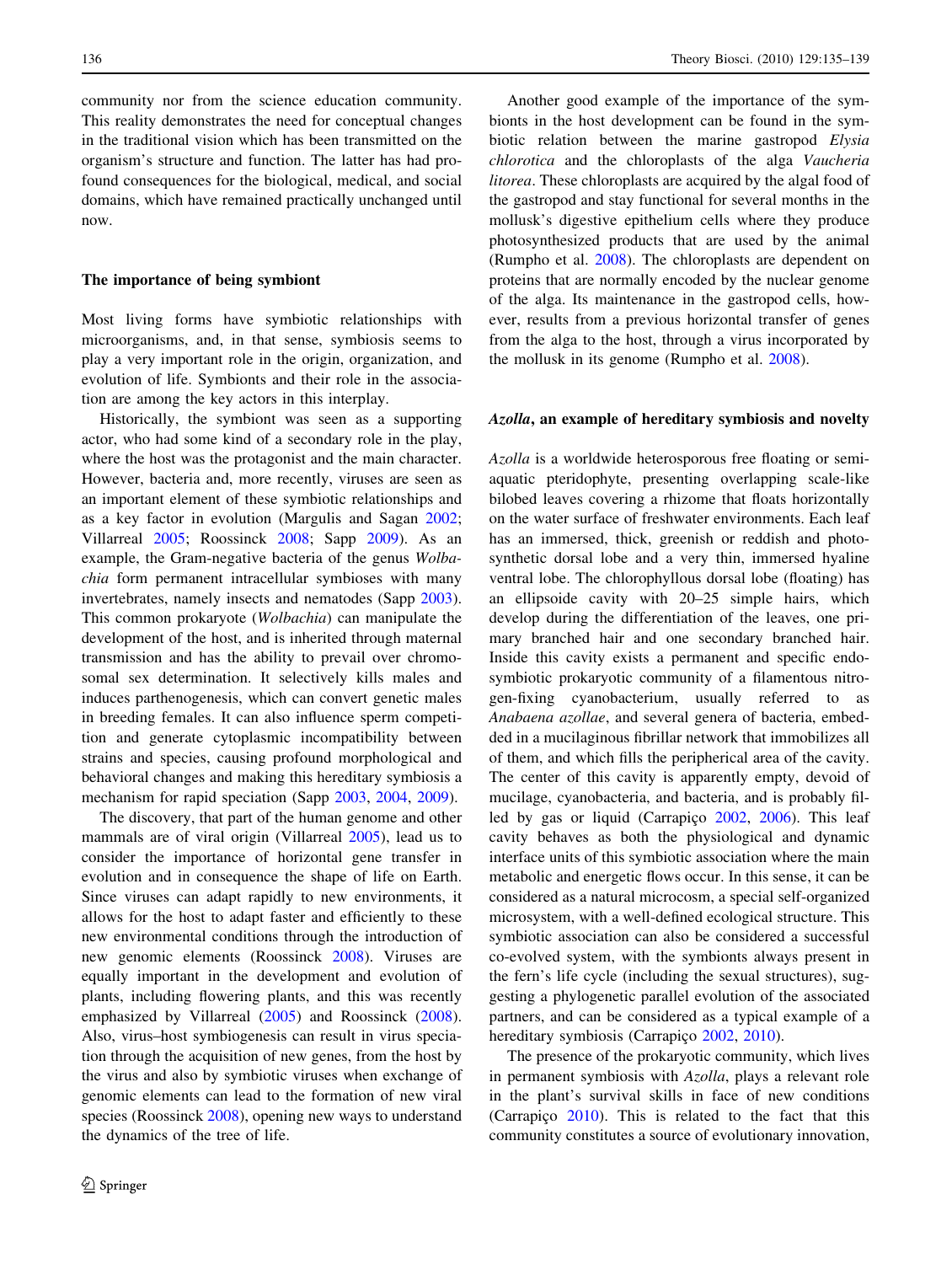where symbionts are the means through which a rapid renovation and adaptation of the entire symbiotic system occurs, as a response to new environmental challenges and with consequences at the metabolical, physiological, and even genetic levels.

The Azolla leaf cavity can also be considered as the basic physiological unit of this symbiotic association (Grilli Caiola and Forni [1999\)](#page-4-0), where complex ecological communities of permanent microorganisms co-exist with the fern to maintain the whole. Novel metabolic and organic capabilities are acquired and developed by the partners to establish a new level of organization, extending beyond the capability of each individual forming the association. This information is supported and agrees with the concept introduced by René Dubos and Alex Kessler in 1963 related to the creative manifestations of symbioses, where the nutritional effects of symbiosis are not its most interesting manifestation. Most important is the fact that many symbiotic systems produce substances and structures that neither one of the two components produces when growing alone (Dubos and Kessler [1963](#page-4-0)). The later is emphasized by Angela Douglas in her book ''Symbiotic Interactions'' wherein she argues that the common denominator of symbiosis is not mutual benefit but a novel metabolic capability, acquired by one organism from its partners (Douglas [1994](#page-4-0)), and more recently as a type of biological alliance where all the participating organisms benefit (Douglas [2010](#page-4-0)) Also, Douglas Zook reinforced these principles and underlines that symbiosis is the acquisition and maintenance of one or more organisms by another that results in novel structures and metabolism. Some symbiotic evolution may involve partner genetic exchanges (Zook [1998](#page-4-0)).

These ideas can be clearly exemplified by the metabolism of nitrogen associated to Azolla-Anabaena's symbiotic system shared by the host and partners. The atmospheric  $N_2$  fixed by the cyanobacterium through the heterocysts is converted into ammonia and released into the leaf cavity. It has been shown that intracellular ammonia pools of symbiotically associated Azolla are five times greater than those of endophyte-free Azolla (Braun-Howland and Nierzwicki-Bauer [1990\)](#page-4-0). The activities of ammoniaassimilating enzymes in the isolated trichomes of the dorsal leaf cavity were much higher than those in Azolla leaves, while these activities in the Anabaena filaments were repressed to very low levels. For example, it was shown that the host accounted for at least 90 and 80% of the total glutamine synthetase and NADH-dependent glutamate dehydrogenase activities, respectively. These results suggest that hair cells play an important role in the assimilation of the nitrogen, fixed and released into the cavity by the cyanobiont. The nitrogen is transferred to the pteridophyte (Uheda [1986\)](#page-4-0), after having been acquired during the development of the symbiotic process. Recent data published by Papaefthimiou et al. ([2008\)](#page-4-0) indicate the existence of different cyanobacteria strains or ecotypes inhabiting the fern species. These results reinforce our idea that the leaf cavity behaves as a micro-ecosystem or as a natural microcosm (Carrapico [2002](#page-4-0), [2010](#page-4-0)) with a selforganization and an ecological defined structure, where natural selection acts to evolve different cyanobacterial ecotypes.

All this information reinforces the concept of superorganism. More specifically, in ecological terms, each plant and animal must be considered as ''superorganism'' symbiome, which includes its own genes, those of cellular organelles (mitochondria and, or chloroplasts), as well as the genetic information of symbiont bacteria and viruses living within the organism (Sapp [2003](#page-4-0)). It is also important to take into consideration the relevance of the fitness and how we validate it in terms of symbiotic prevalence. It goes beyond the reproductive view of each individual and reinforces the ecological behavior of the symbiotic system as a whole (Bouchard [2007\)](#page-4-0).

These ideas and concepts, especially the concept of the superorganism, can be applied to Azolla and its symbiotic association, which is a good example of a synergistic biological system (Carrapico [2010\)](#page-4-0). In this association, complex ecological communities of permanent microorganisms co-operate along with the fern in the maintenance of the whole. New metabolic and organic capabilities are acquired and developed by the partners, which establish a new level of organization that goes beyond the individual capabilities of any individual partner, suggesting that the synergies associated to symbiosis had and have a leading role in the morphological, reproductive, physiological, and metabolical complexification of the organisms (Corning [2005](#page-4-0)).

## When  $1 + 1$  does not equal 2

At the annual meeting of the Swiss Natural History Society held in 1867 in Rheinfelden, Simon Schwendener introduced the dual hypothesis to explain the nature of lichens, indicating that those are an association of two organisms, a fungus and an alga, behaving as ''master and slave.'' This innovative idea can be seen in detail in the proceedings of the meeting where it is written that

Prof. Schwendener from Basel explains in his presentation, referring to his earlier publications on the anatomy of the lichen thallus, that during his recent investigations he became more and more convinced that … the gonidia and fibres of a large group of lichens were not genetically related; instead the latter had to be interpreted as growth of fungal hyphae on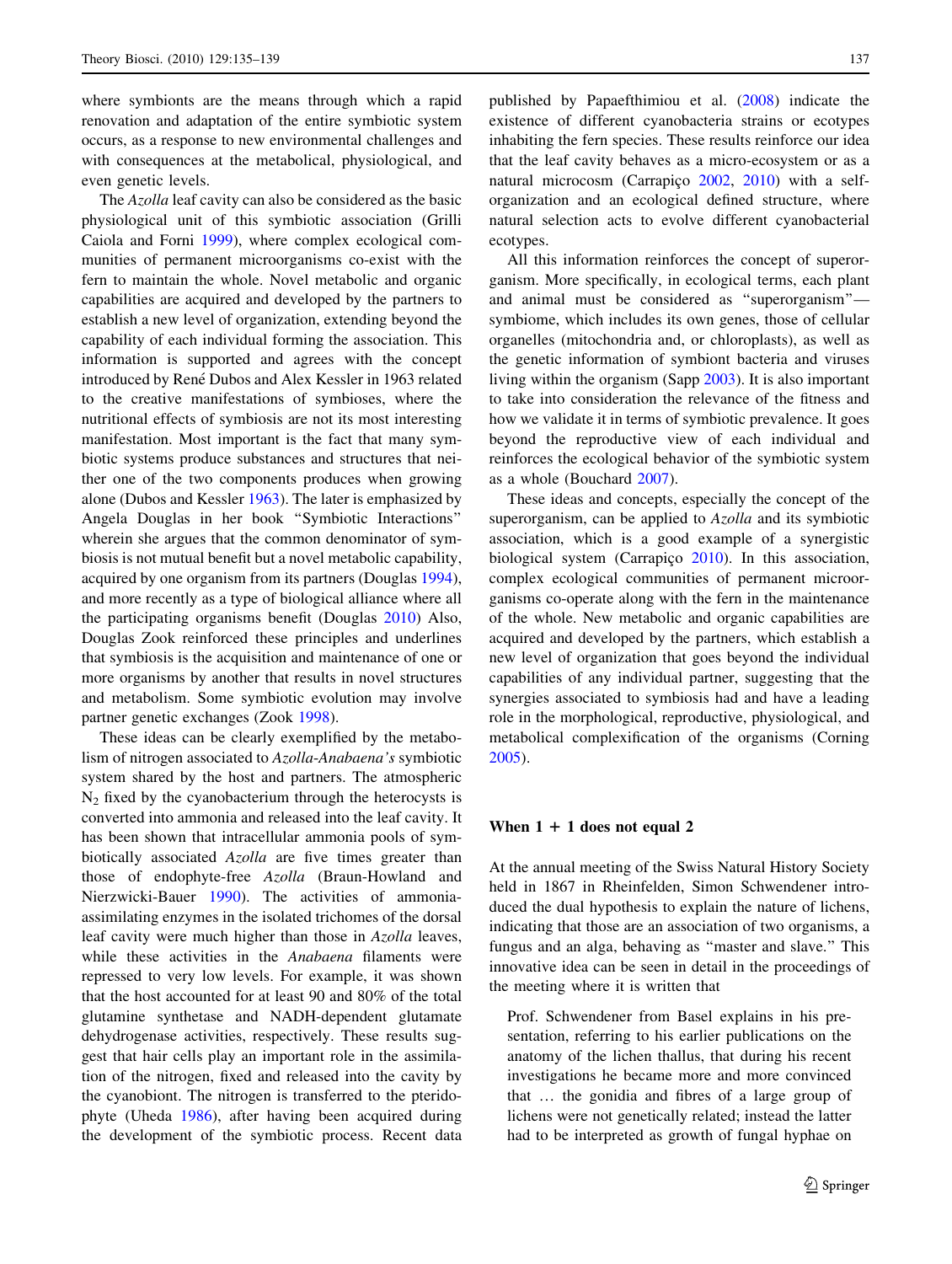algae. According to the current view of the speaker lichens have to be seen not as autonomous plants, but as fungi in connection with algae (Honegger [2000](#page-4-0)).

It can be considered a classic example of what could be a new approach to the organism concept. It was not easy for the scientific community to accept it, as shown by the statement of William Nylander, a well-known lichenologist of his time. In the preface of an [1896](#page-4-0) publication entitled ''Les Lichens des Environs de Paris,'' he points out, almost 20 years after Schwendener formulated his dual hypothesis, that ''On sait bien aujourd'hui que la formule 'les lichens sont des champignons vivant en symbiose avec des algues' est une assertion de pure fantaisie ou une calomnie.'' Such statement reveals the difficulty of the scientific community to accept the new ideas on the structure of lichens, especially the idea that an organism could be formed by two genetically separate organisms living in symbiosis. Currently, the taxonomical classification of lichens still remains a difficult task, given the division of opinions on whether they are algae, fungi, or both. In our point of view, the only way to solve this problem is to consider symbiosis not only as a factor of evolutive change, but also as a valid classificative criterium in the organization of the biological world.

When new entities are formed by the integration of individual organisms, these new entities possess characteristics which go beyond the sum of the individual properties of each element of the association, resulting in the development of new attributes and capacities as an integrated whole. In this process, these new entities also agglutinate and dynamize synergies not present in the individual organisms. The result of this process can be shown in Fig. 1.

Following these findings, we may consider evolution as a complementary process of divergence and integration. Divergence in the production of new life forms, and integration when entities join to form new ones (Sapp [2003\)](#page-4-0). In this context, evolution is a dynamic and a synergistic process



- $\triangleright$  New entity with its own characteristics
- Does not merely result from the adding of individual characteristics and dynamics of the intervening entities
- Creates new valences and properties
- Agglutinates and dynamizes synergies
- It is irreversible in terms of the characteristics formed
- Despite being present, the intervening symbionts share characteristics and acquire new valences collectively
- In the case where it is possible to separate the intervening entities, the acquired synergies and valences are lost

Fig. 1 Characteristics of new entities when formed by the integration of individual organisms

that evolves and responds not in the sense of perfection or progress, but in the sense of adaptation to new conditions.

As Nathalie Gontier argued in 2007, in her paper on universal symbiogenesis,

besides the obvious application of the universal scheme in micro-evolutionary symbiosis studies and the origin of eukaryotic beings, it will be argued that universal symbiogenesis can also include the study of viruses and their hosts, hybridization, and even extrabiological phenomena such as culture and language (Gontier [2007\)](#page-4-0).

This idea that follows Sapp's symbiome concept (Sapp [2003](#page-4-0)) reinforces the approach to a new field of knowledge in biology, which goes beyond the domain of the life sciences, incorporating the fact that all individuals of a species contain associated bacterial populations that can act in the determination of the phenotype. In this sense, the eukaryotes are not genetically unique entities, and the concept of the individual must be seen as a complex biological ecosystem, composed of multiple interdependent parts living symbiotically (Sapp [2003](#page-4-0), [2009\)](#page-4-0). It is at the level of the symbiome, that integrates a multigenomic genetic pool, that natural selection acts.

## Concluding remarks

Symbiogenesis must be considered as an evolutionary mechanism which implies that evolution should be understood in a broader context, where symbiosis plays an essential role in the organization and structuring of the biological world. Symbiosis should also be perceived as a valid epistemological tool to understand the biological and evolutionary phenomena, a type of biological alliance, where natural selection often favors co-existing forms of life. In this perspective, symbiosis does not imply a strict compartimentation of interspecific relationships. Rather it should be regarded as a continuous and dynamic equilibrium process of different relations, such as mutualism, parasitism, and commensalism, where the acquisition of new genes through lateral transfer plays an important role. This idea also implies the central role of interactions, in which individuality (new entity) emerges through incorporation. It involves horizontal mergers, which can be rapid, and, usually, discontinuous, creating permanent and irreversible changes, the ground for evolutionary novelty. Something new arises through merging, such as a unique or new metabolism or structure(s), which was not present before symbiosis. In this context, we can consider this entity as a new taxonomic novelty or even as a new level of biological organization which can be included in a Symbiogenic Theory of Evolution.